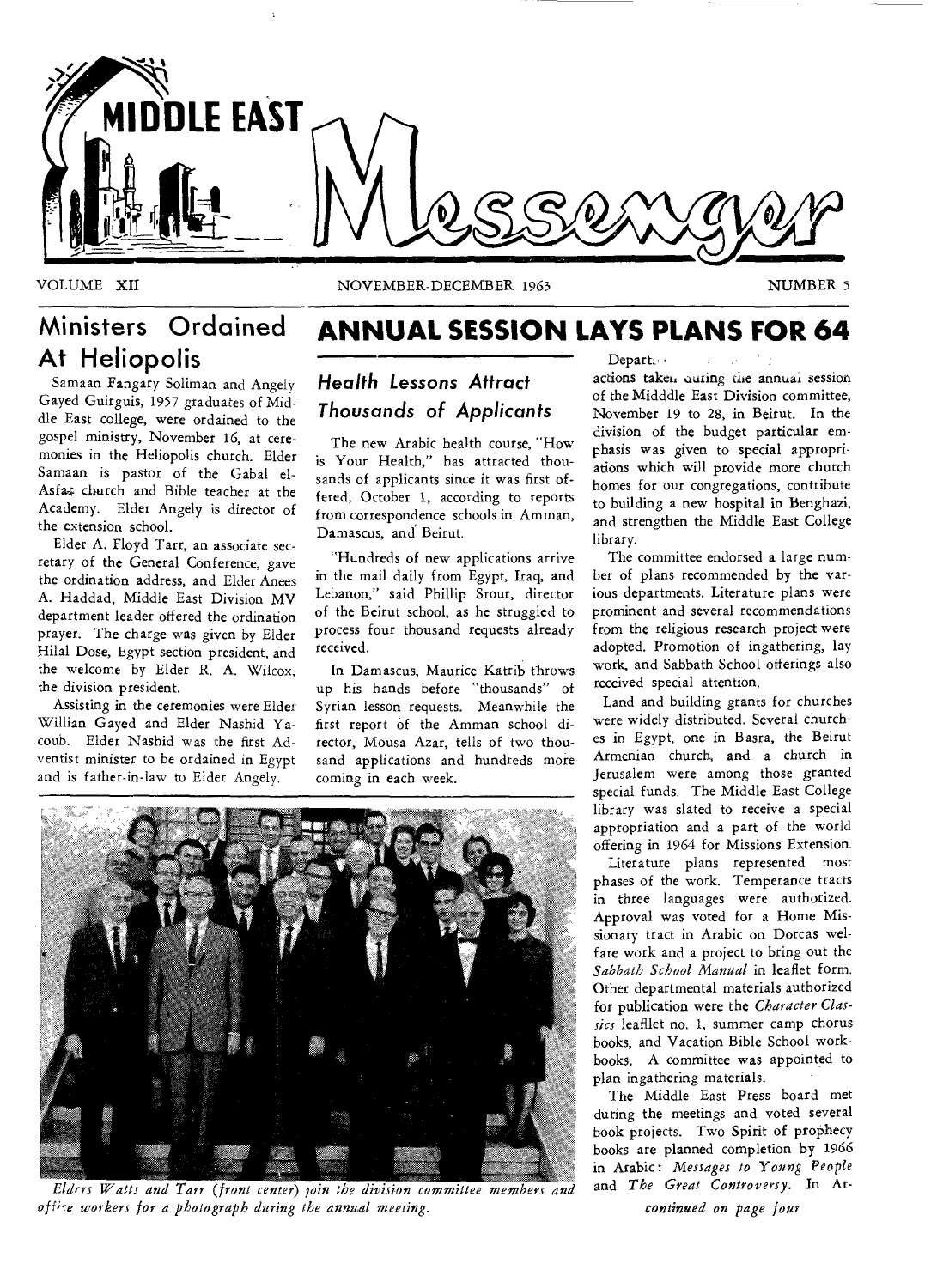### STUDENT COLPORTEURS RETURN TO SCHOOL AFTER BANNER SUMMER

Fifty-three students are attending Middle East college, the Nile Union academy, and the Adventist Academy of Iran this school year on scholarships earned selling Adventist literature, reports D. L. Chappell, division publishing department secretary. At least 16 students topped sales of LL 1,000 for *the* threemonth period.



*Shahada Halabi, Lebanon Section publishing department secretary, congratulates Guirguis Narouz and George Khoury after their 61-book sale.* 

In Kuwait, deliveries for 1,700 dinars worth of books were made in one day by Zacharia Youssef and Farouk Rizk, to the employees of five hospitals there. Earlier in the summer, these two colporteurs sold 40 dinars worth of books to customs officials in the first two hours of their work. Having carefully noted spiritual interest, they have now sent the *Hope* magazine to some of their customers. Their approximate total sales for the summer given in Lebanese Lira were: Farouk, 2,515, and Zacharia, 2,460.

Guirguis Narouz and George Khoury, students working in small resort villages above Beirut, met a businessman from Kuwait who was spending the summer there. After listening to the sales talk for the new health book, the man ordered twenty copies. As the colporteurs were preparing to deliver the books, Shahada Halabi, Lebanon Section publishing secretary counseled them, "After you have the money for the health books, show him *All About the Baby*  and *Bedtime Stories."* It worked! The man purchased 61 books in *all.* Their summer sales approximated : Guirguis, LL 1,480, and George, 1,550.

From Cyprus, Aram Aghassian reports that two students, Nadeem Beebe and George Karabash, worked for some time in the British Sovereign Base areas, but later, after a misunderstanding, they were forbidden to continue their work among the Britons. Their government permit, however, allowed them to sell only to the British. But "the impossible did happen," and Brother A. N. Barlas, the colporteur leader, reported back from the Immigrants Section that the students now had permission to canvass

the local people. This was the second such providence of the summer. Earlier, when police had refused them access to the British homes in military areas, their case was appealed from officer to officer until finally a decision was made in their favor by an officer whose wife had purchased books from them their first day in Cyprus. Their sales reports showed for Nadeem approximately 1,590, and George, 1,360 in Lebanese Lira.

Among the outstanding student colporteurs in Egypt were Anwar Soliman, with sales in Egyptian pounds of 44.950; Samir Naguib, 44.050; Fawzi Abdelmalik, 41.250; and Guirguis Malak, 38.100. Yusif Samuel and Freih Rizk, two regular colporteurs, made high sales records working with students. Nathan Ratib sold ten copies of the health book to a library in Cairo. One of colporteur Amin's customers burnt all his spiritualism books after reading our book, *Spiritism.* 

In Iran, where the National Iranian Oil Company permitted students to canvass its offices, Ahmad Farnoodi sold for RI 22,648, Ruben Sarkissian for 21,115, and Tevan and Hevand Melikian for 18,125 each, to lead the student group there.

Other outstanding records were made in Jordan by Faiz Haddad with sales of JD 232.325, Kameel Haddad, JD 223.550, and Tawfic Madanat, JD 178. 550; in Lebanon by Yacoub Ghali, LL 1,541.50, Joseph Sarrouf, LL 1,410.50, and Gabrial Gabrial, LL 1,410.00; and in Syria by Hartoune Kourouyan, SL 1,876.80, Ghasan Deeb, SL 1,849.10, Michael Habib, SL 1,632.90, and Daniel Minassian, SL 1,250.30.

### **Nurse Joins Cairo Center; Relates Difficult Experience**

A young graduate nurse from the American Mission hospital in Assuit, Suad Matta Boulos, joined the Cairo Center welfare staff early in October, only a month after her baptism. She will be in charge of medical services there.

Befriended by Sister Nomma Makar, in Assiut, she learned the major truths of the Bible and decided to join the church. Enemies misinformed her family concerning Adventist beliefs, leading them to disown her. She had to leave home.

Other opposition came from the hospital, where she was still a student. Threatened with dismissal if she continued her interest and promised rewards if not, she could only pray. God sustained her and she considers it a miracle that she received her diploma.

Writing of her experience, she says, "What a condition! Everything was upside down; everywhere, inside and outside, — even my dear family. . . . At last I won the battle because the Lord of victory was with me."

Suad's first contact with the church was during her *secondary* school years in Luxor where Pastor Abadeer and his wife gave her literature. She worked a short time as a teacher before taking up nursing.

#### **Temperance Spotlight**

\* Demand exceeded the supply of temperance puzzles in Turkish and now a new printing is needed. In Iran the puzzle will soon be out in Farsi. The 10,000 puzzles printed in Arabic have had a good response.

\* New requests continue to stream into headquarters for temperance literature. Many writers are youth requesting help for themselves or information as to how to help friends and relatives. When personal contact is needed, these names are *sent* to the local temperance secretary.

Temperance films are now being translated into Turkish and Farsi and materials are being gathered to mass produce the films in Afabic. Large audiences are reported attending these films throughout the division.

A series of eight temperance tracts are being prepared at headquarters. Subjects include : "How to Stop Smoking," "I Refuse to Drink," and "Why Girls Should not Smoke."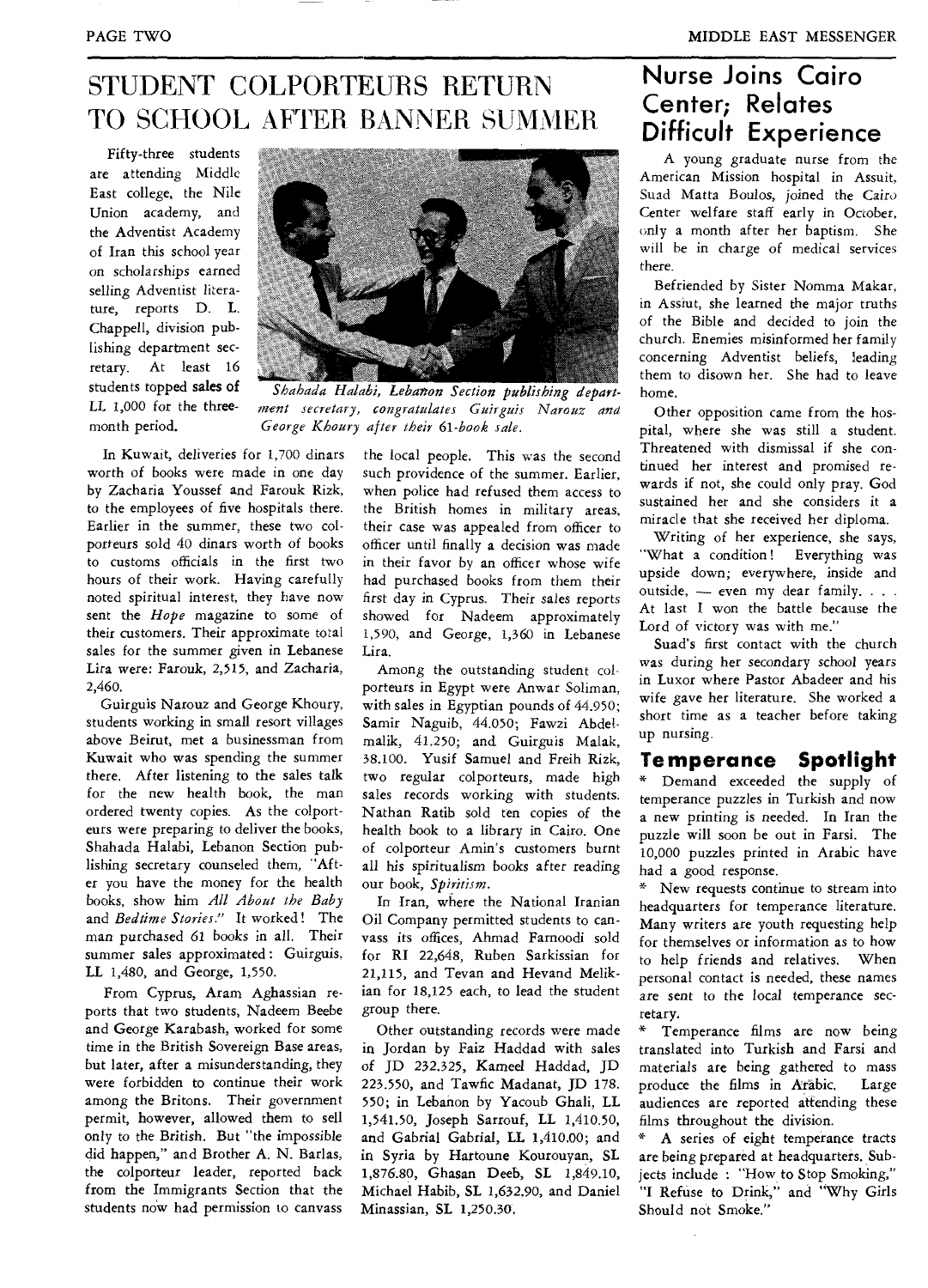



*Dr. and Mrs. Oliverio with their four children (left to right) Ralph, Michael Jr., Jacqueline, and Joyce.* 

*Elders Fenn and Wilcox welcome Dr. Ludington to the Middle East Division.* 

#### *INTRODUCING*

DOCTOR LUDINGTON. Dr. Clifford Ludington, Jr., is the hospital administrator. A graduate of Columbia Union college and Loma Linda university, he, had been administrator and medical director of the Sequatchie general hospital in Dunlap, Tennessee, since he founded it in 1955. His brother Dr. Louis Ludington, is director of the Adventist hospital in Bangkok. Over 100 years of overseas service is represented in the family.

BROTHER SPADY. Clayton J, Spady, a laboratory and X-ray technician, directs the laboratory and X-ray work at the hospital. A graduate of Madison colege, he also comes to Benghazi from the Sequatchie general hospital in Dunlap. Both Brother Spady and Doctor Ludington joined the hospital staff in July.

DOCTOR OLIVERIO. Dr. Michael Oliverio joined the hospital in June as doctor of internal medicine. Following his graduation from the Manila Central university in 1956, he has worked with the San Juan rural clinic in the Philippines, the Bangkok sanitarium and hospital in Thailand, and in private practice in Iligan City, the Philippines. Mrs. Oliverio is a registered nurse, a graduate of the Manila sanitarium and hospital.

ELDER CLEMONS. Elder W. J. Clemons, a graduate of Emmanuel Missionary college and Andrews university, is church pastor, chaplain, and public relations director of the hospital. He comes to Benghazi after about four years of evangelistic and pastoral work in the Indiana conference.



*Elder and Mrs. W. J. Clemons* 

*Seated: Mrs. Betty Ludington, Shelly Ludington, Karen and Diana Spady, and Mrs. Betty Spady. Standing: Dr. Ludington, Craig Ludington, Clayton Spady and his son Eugenc.* 

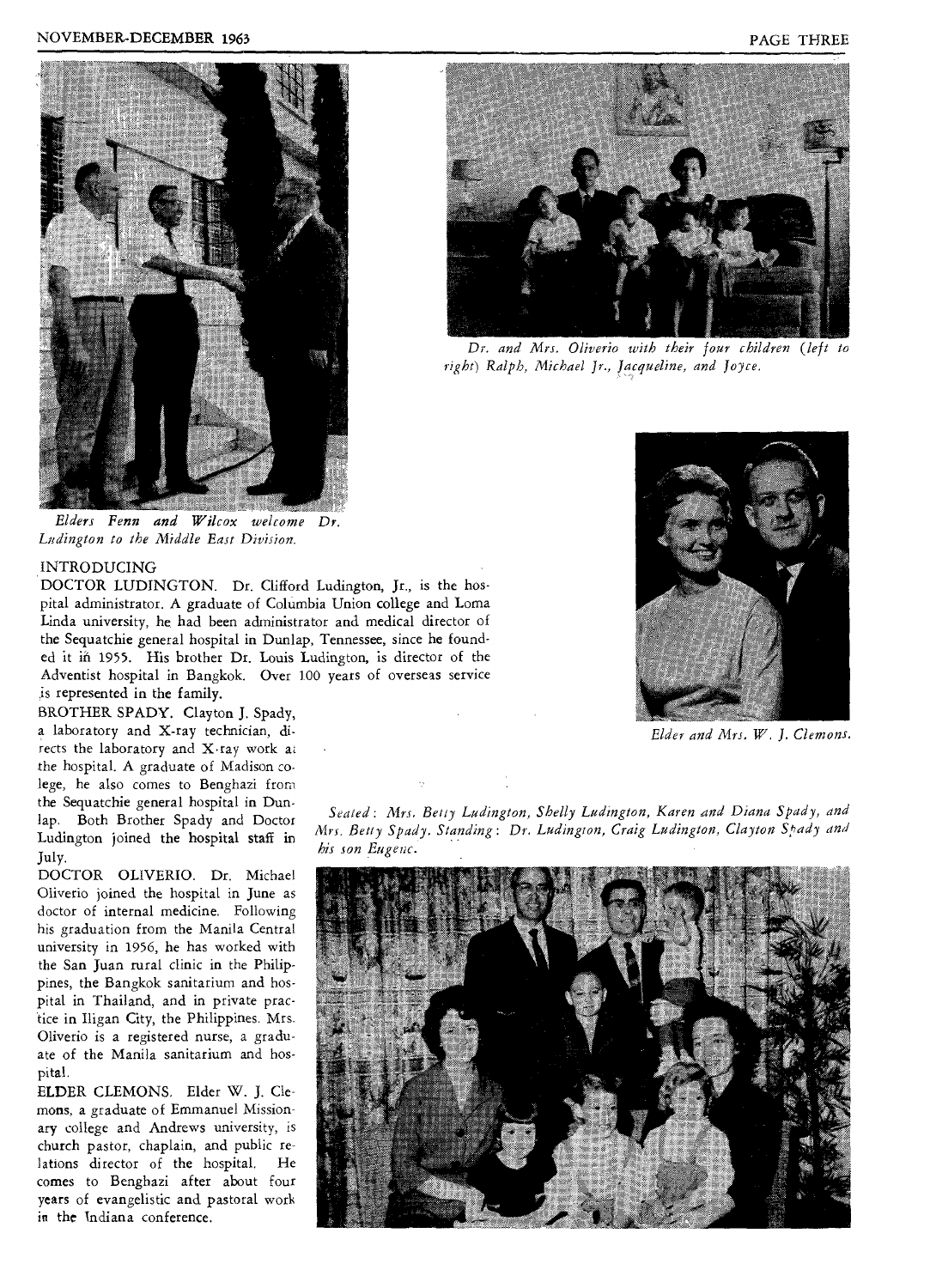#### **PAGE FOUR COURSERVERS AND SEXUAL EXAMPLE EAST MESSENGER**



*Elder George A. Huse.* 

### **Elder Huse Meets Publishing Leaders**

Enroute to meetings in Southern Asia, Elder George A. Huse, General Conference publishing department secretary, stopped in Beirut for six days, November 5 to 11, for consultations with publishing leaders in this division.

During a division publishing advisory council, held November 7 at the Middle *East Press* to coincide with the visit, the leaders discussed a five-year plan for new literature and other subjects pertaining to literature production and distribution. Surveying the plans, Elder Huse emphasized the need for a broad distribution program.

Elder Huse has headed the publishing department at Washington for fifteen years. His service for the church began 1918 as a literature evangelist in Missouri. He has been manager of publishing houses in France, Spain, and the United States.

#### **Syria Featured in New Book**

A new book from the Pacific Press devotes five pages of pictures and text to the work of Maurice Katrib in Damascus. Entitled "A Century of Miracles," the 197-page book takes the reader around the world and through the decades to see the Seventh-day Adventist church in action.

Described as "the most graphic work yet done on the world-girdling work of Seventh-day *Adventists,"* the book contains 197 large photographs, forty of which are in color. It not only makes a beautiful gift, but a strong impression.



*Elder R. S. Watts, a vice-president of the General Conference, and Elder A. F. Tarr, an associate secretary, who joined the annual meeting of the Middle East Division, November 19-27, in Beirut.* 

#### **Annual Session**

#### *continued from page one*

menian, *The Desire of Ages is* in translation stage. Other books authorized include three in Farsi, *Bedtime Stories, Our Children,* and *Your Way tc Health and Happiness;* one in Armenian, *Bedtime Stories,* and two in Arabic, *The Marked Bible,* and a book on the judgment.

**Three** Home Missionary day tracts are to be published in 1964 in editions of 25,000 each. The committee also approved plans to prepare several series of tracts for use in different languages, including two from the religious research project, and a doctrinal series recommended by the Ministerial association and the Home Missionary departments. Also planned is a tract for public relations use.

Literature promotion received special emphasis in votes establishing a new policy for student colporteur leaders, promoting sales activity by workers with fixed hours, and encouraging participation by all workers in an annual big week. Magazine goals were studied at length and book clubs approved for the Ministerial association and the MV *societies. Desire of Ages* was named book-of-the-year for 1964 and promotion plans laid.

Funds were distributed for the operation of correspondence schools, including the new ones in Damascus and Amman. The health course, already published in Arabic, is planned in *Farsi* and Turkish. A new course, "Ancient Prophets," has **been approved for use in** the same languages. The printing of the Arabic Braille course was voted and the "Prophetic Gu<sup>2</sup> nce" course was recommended to out English-speaking workers and laity.

### **Brother Abdelmalik Stands Firm for Truth in Cairo**

After his baptism, August 31, Abdelmalik Abdelmessih, formerly elder of a large Cairo Protestant church, was homeless. Forced at revolver point by his son to leave his home and his business, he found *refuge at* the Cairo Center church or among relatives. His written appeal to his wife that he might rejoin her was rebuffed unless he would leave his religion.

Disheartened, he prayed one night that his son, like Saul of old, might turn from persecutor to believer. It was the same night the son had chosen to kill *his father,* but subdued by the Spirit of God, he came instead to his father's bedside in tears of repentance. Together they went home to find his wife, relatives, neighbors and friends gathered for reconciliation.

Now Brother Abdelmalik is back at work in his shop across the street from his former church. When opposed for his faith, he presents copies of two letters which he sent to all the leaders and pastors of Cairo's Protestant churches. One asks for proofs for Sunday observance and the other in answer to the only reply he got, shows how the apostles kept Sabbath.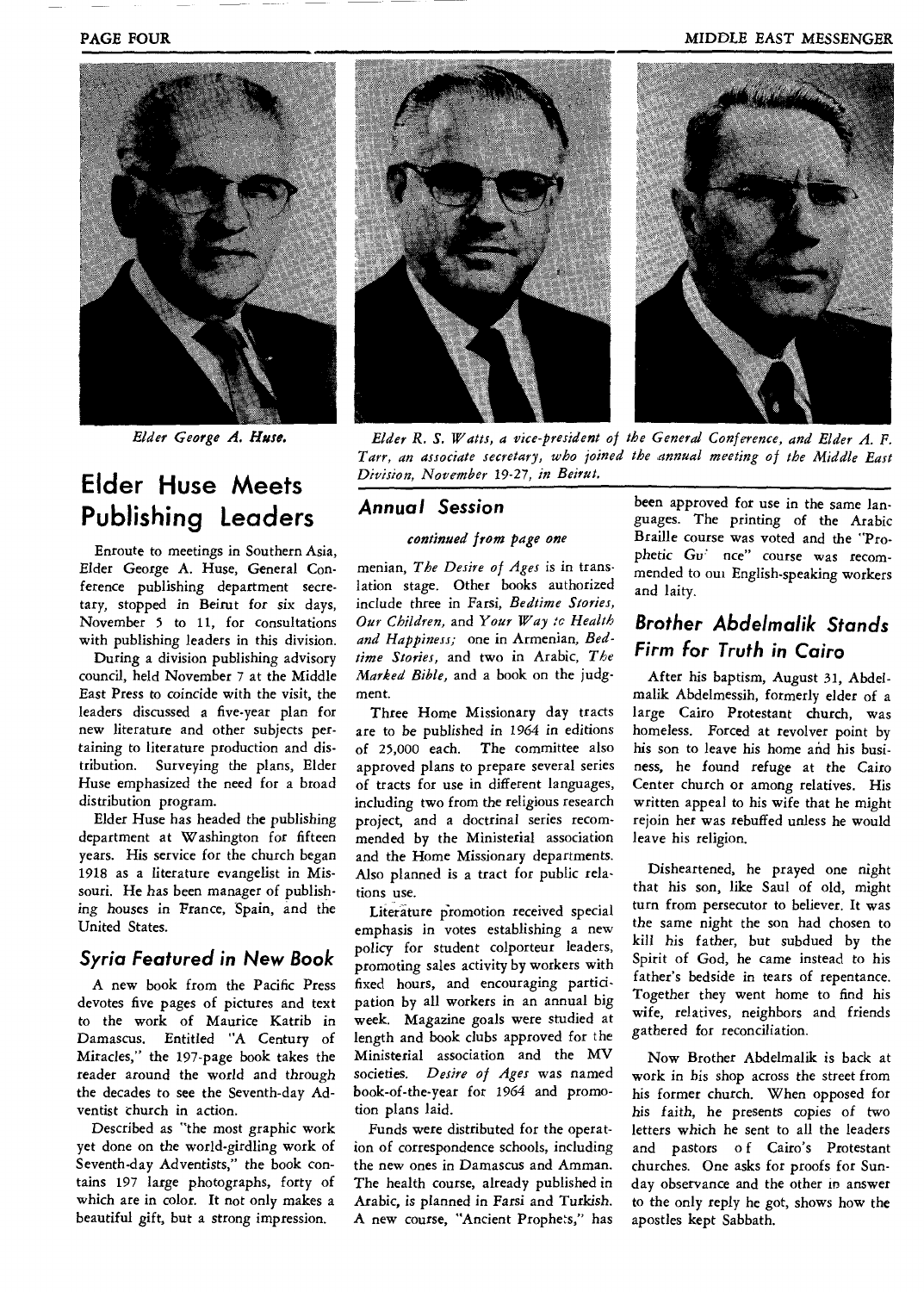### FROM HERE AND THERE Manuk Benzatyan in the Istanibul

The division publishing department reports that at the end of October sales had reached LL 76,000, some 30,000 pounds more than for the same tenmonth period in 1962. Magazine sales amounted to 13% of the total.

#### *MIDDLE EAST COLLEGE*

We are supplying College Maid bread to 31 stores in the Beirut area on a regular basis. The American Community school, the Beirut College for Women, the Shweifat college are among the institutions that appreciate our products, including ice-cream.

The last stones of the old gate have disappeared and visitors to the college are now greeted by a new modern entrance a few meters down the hill.

K. L. Vine has passed his prelims at the University of Michigan. He is one of two students, both Adventists, who have passed this exam the first try during the last six years.

The 1963-64 enrollment announced by the college is 181 students. Adventist account for 62 percent.

Lecturers assisting the college staff are Leif Jensen (Physical Education), Aneesi Mashni (Secretarial), .W. E. Olson (Bible), Mrs. W. E. Olson (Arts and Crafts), and Chafic Srour (Homiletics).

#### IRAQ

A youth effort beginning November 1 in Baghdad has filled the central church. The same persons appear to be attending regularly.

A man and his wife began keeping the Sabbath in Kuwait during a visit to that country by Elder Behnam Arshat November 4 to 7.

Brother David Eshoo has opened work for Assyrians recently in Dora.

Iraq Adventist schools report an enrollment of 574 students for the school year 1963-64.

#### **CYPRUS**

The first showing in Cyprus of the temperance films, "Verdict at 1 : 32" and "Susan's Dragon," was November 2 at the Adventist church in Nicosia. Before the showing Aram Aghassian reviewed the films in Armenian. He also introduced the Cyprus Temperance society, a branch of the International<br>Temperance association. A magazine Temperance association. stand at the church featured literature, including "The Secret of Health," a tract in Armenian. Requests were received for additional showings at Armenian clubs and the films have already been presented to the personnel of the police traffic department.

Elder Aram Aghassian and Brother A. N. Barlas visited Paphos and Limassol, October 14 and 15. We have one member at Paphos, Brother Stylianou, who cultivates a garden near the seashore. Several VOP students were visited. Some have come from villages, rented rooms, and attend school as day students. One student visited brought out his New Testament — two copies of it — one in Ancient Greek and the other in Modern Greek. The largest group of VOP students outside of Nicosia is in Limassol, and these were found to be mostly in the same neighborhood, pupils either of the Greek Gymnasium or the School of Economics.

#### **TURKEY**

About thirty persons will join a special Bible class as a result of a twoweek series of meetings conducted by

church, October 6-20.

#### *EGYPT*

Habib Banna and Wadie Youssif have joined the staff of the Nile Union Academy beginning with the 1963-64 school year. Brother Habib is treasurer and business manager and Brother Wadie is dean of men.

Fouad Guirguis, the section publishing secretary, joined Elder D. L. Chappell from the division in October for a ten-day itinerary including meetings at Mansoura, Beni Suef, Minia, Assiut, Sohag, and Fayoum. Several made plans to become regular colporteurs.

Mrs. Saleem (Grace) Farag visited Egypt recently with her two children. It was her first visit to her in-laws, the Farag family.

A two-week intinerary by the home missionary department leaders, Elder William Gayed of the section and Elder C. V. Brauer of the division, ended with investiture services presenting 22 persons at Heliopolis **and two at the Cairo**  center with 120-club certificates.

Seven were baptized at Beni Suef by Elder William Gayed, according to a report by Fayez Tawfilis, the local evangelist.

# **Colporteurs' Visit Introduces Souls To Truth and Canvassing Work**<br>This is the story of how a colporteur, that she forgot her

a Bible worker, and a pastor teamed up to win a soul.

Elder George Khoury, now president of the Lebanon section, was section publishing secretary back in 1959 when he and another literature **evangelist called**  at the home of Mrs. Adib Sarrouf in Beirut. The lady became so interested



*Joseph shows his mother the receipt book he used as a literature evangelist this summer.* 

stove. When she did remember, the kitchen was already filled with smoke. The colporteurs helped extinguish the fire and sold her a copy of *The Other Side of Death.*  that she forgot her oil heating on the

During the visit Mrs. Sarrouf learned that the men were Adventists. Knowing nothing of their teachings, she asked if someone could explain our doctrines to her. Miss Ruby Williams and Miss Aida Ghazal gave Bible studies and early in 1960 Elder Chafic Srour baptized her.

Mrs. Sarrouf's son, Joseph, was home recovering from an automobile accident during a part of the series of Bible studies. He attended Middle East College academy and was baptized there by Elder Wayne Olson following the week of prayer in April, 1963, led by Kenneth Harding.

Mrs. Sarrouf and her son began parttime canvassing in May of this year. Now Joseph is back at the academy with a colporteur scholarship, and his mother continues visiting homes in Beirut introducing our literature to others. *—D. L. Chappell*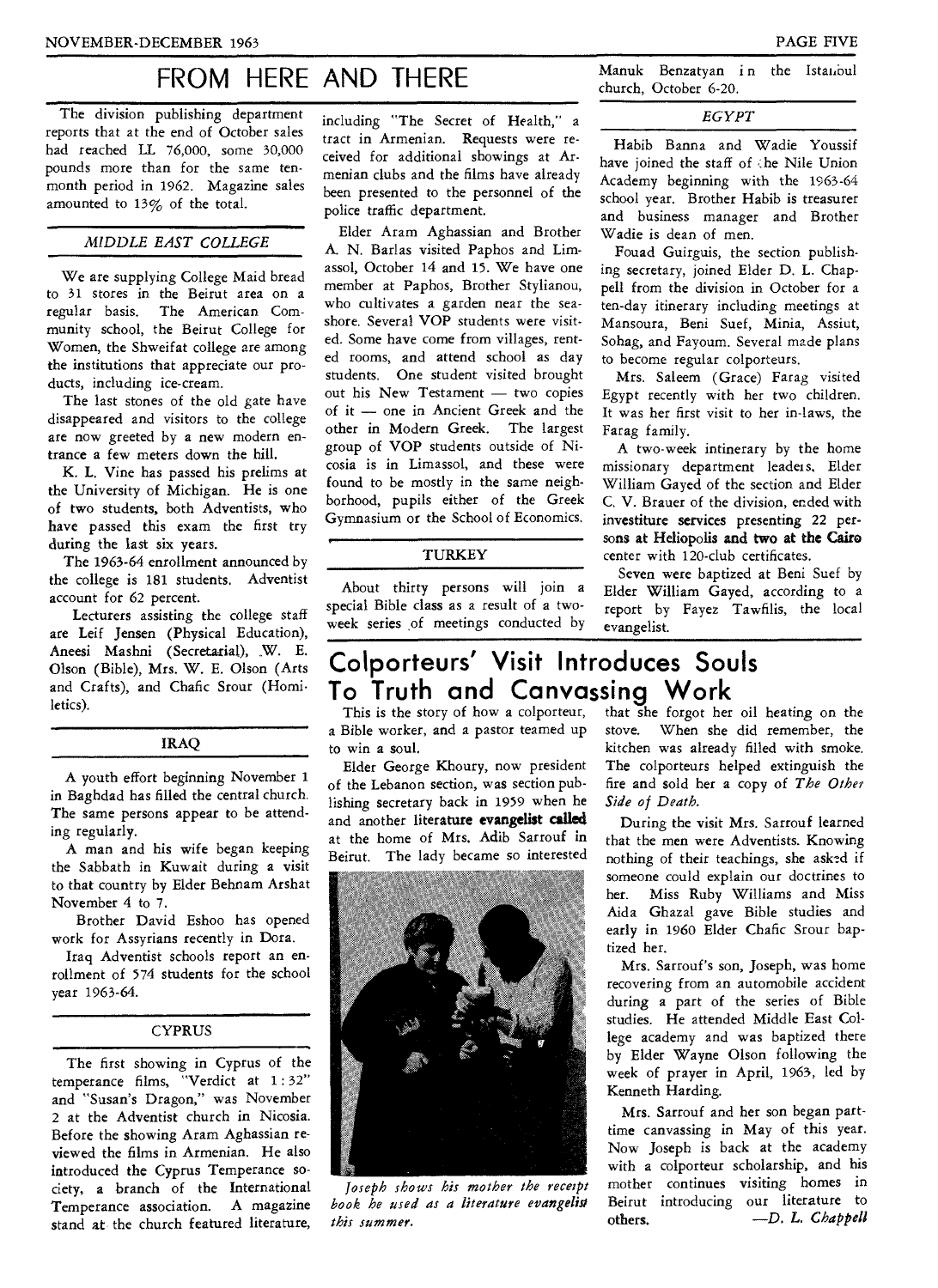#### **An Appeal**

The Sabbath school leaders around the world are working to gather into the Sabbath school all our church members. This should have the support of every leader in the Advent cause. It should also appeal to every faithful church member. In almost every church there are some who are absentees at Sabbath school. . . .

From the standpoint of Scriptural and spiritual training the Sabbath school is our greatest educational institution. It is also our oldest. Through the years our people have benefited by Sabbath school attendance and the united study of the Holy Scriptures. Furthermore, it is obvious that when cne is growing in grace, he will love to attend religious meetings, including the Sabbath school.

In different parts of the world our evangelists have often gathered a large group of new believers and have taught them the Sabbath school lesson. These new believers thus learn from their leaders the value of the Sabbath school. Every new believer should not only be instructed regarding Sabbath observance, the second coming of Christ, *et cetera,* but he should also be taught the blessing and importance of Sabbath school attendance.

We appeal to every worker and loyal member to support the strengthening of our Sabbath schools. "The Sabbath school work is important, and all who are interested in the truth should endeavor to make it prosperous." - CSSW, p. 9.

*—G. R. Nash, General Conference Sabbath school department secretary* 

#### **Increasingly Important**

The ingathering campaign becomes increasingly important to our church each year. The amount of funds gathered is doing much to expand and enlarge our work in the world. The large number of contacts made with people of all classes has focused the attention of the world upon Adventists. There are continually new reports of baptisms from ingathering contacts.

The 1963 ingathering campaign begins November 23 and continues to January 4. This year the Middle East Press has prepared an especially fine calendar. This calendar makes an excellent ingathering approach for use in December or just after the first' of the year: 'A very fine Arabic ingathering brochure is also available. Christian Home Calendars, the English ingathering papers, and the book of the year make good gifts to those who give liberal donations.

As we go out to make ingathering contacts, let us remember that our fellow Adventists in all parts of the earth are engaged in the same work. The gifts we receive may not be large, but every amount is blessed by God for the advancing of His kingdom. Who knows what will be the result of these visits and the literature left?

At the recent autumn council it was voted that the goal for this ingathering campaign should be 100% participation by workers, church officers, and members. Will you do your part to reach this goal?

*—C. V. Blamer* 



#### **ADVENTIST WORLD**

#### WORLD'S FAIR EXHIBIT

Plans for the Adventist exhibit at the New York world's fair have been approved by the Protestant and Orthodox center, where the exhibit will be housed, and a contract for construction has been let. The booth will make a dramatic presentation of the second coming of Christ through use of a technique called "Illumidrama." The theme of the exhibit will be "He is Coming Soon."

#### ONE HUNDRED

"One hundred years of denominational history, one hundred thousand accessions to the faith in one year, and one hundred million dollars of denominational income in one year" — these are three landmarks now passed by the Seventh-day Adventist church. E. L. Becker, statistical secretary of the Genneral Conference made this statement as part of his yearly report to the autumn council. Contributions to the church during 1962 amounted to \$110,103,711, he said. Accessions to the church by baptism and profession *of* faith *during*  the same year totaled 103,107. The church's membership during the past fifty years has grown more than six times as fast as the world population.

#### NEW MAGAZINE

The Southern Publishing Association has announced plans to publish a new bimonthly magazine called "Still Waters." Designed for use in doctors' and dentists' offices and reading racks in hospital waiting rooms, the pocket-size magazine of about 66 pages will have a slick, full-color cover. It will contain short, one-page inspirational articles consisting of a Scripture text, a short message, and suggestions for further reading from the Bible.

#### SEVEN LEPROSARIUMS

Dr. T. R. Flaiz, head of Seventh-day Adventist medical work, reports that the church is now operating seven leprosariums in connection with its 114 hospitals. Four of these, he says, are in the South Pacific area and three are in Africa. Many of the church's regular hospitals in Africa also treat leprosy on an out-patient basis. As yet the church has no work for the lepers of South India. There are about ten million lepers in the world, mostly in Africa, Asia, the South Pacific, Central America, and South America.

*continued on page seven*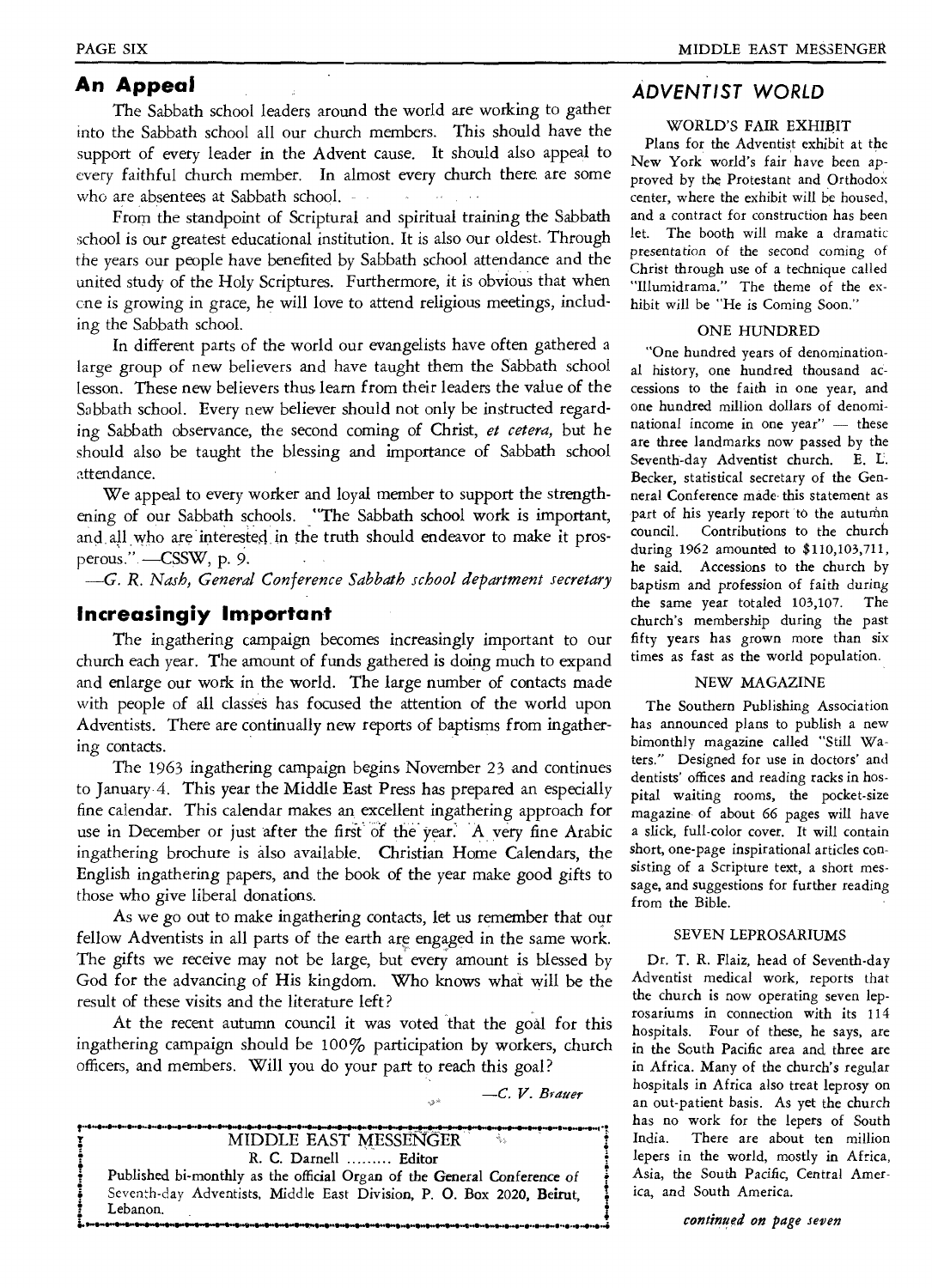#### NOVEMBER-DECEMBER 1963 PAGE SEVEN



### **South African Workers to Get New Homes from Overflow Offering**

#### By J. N. Hunt *Division Department Secretary*

During this quarter you have been hearing about the urgent needs of the mission program in Southern Africa. Now you can see. The small, shabby homes in the first picture are actually teachers' homes at the Gitwe seminary in Rwanda, Centra Africa. The brick house shown in the second picture is the kind of housing we want to provide our national workers. Although simple compared to the homes of workers in other parts of the world, they will be much better than what our workers now have.

To give you a more complete picture, here is a report by our division president, Elder Robert H. Pierson :

"Our need for African housing is a desperate one. . . . I have visited some of the wretched hovels some of our African workers call 'home.' They have leaky grass roofs, mud floors, small or no windows, no proper ventilation or sanitary facilities. In the olden days here in Africa such a situation may have been tolerable. But today, in the new Africa, with its rising standards of living, better educated workers, and a desire to reach the new and better class of African people, such living quarters are hopelessly outmoded. We must provide our 3,000 African workers with better, cleaner, and more sanitary houses.

"To provide these new homes, of course, our Africans themselves will do their share. Our African workers and members have set a truly sacrificial goal for the coming Thirteenth Sabbath offering. . ! For most of them it will mean from two days to two weeks income."

After seeing and understanding this desperate need, we are sure God will impress you to make a really sacrificial offering.



*V oluume one of the new Seminary Studies, edited by Dr. Horn, now available from .Andrews University.* 

OLD MESSENGER COPIES *We need copies of the MESSEN-GER from January,* 1945, *to December,* 1951. *Please help us complete our files. —The editor* 

#### **Adventist World**  *continued from page six*  INVESTMENT TOPS MILLION

*•*

Seventh-day Adventist Sabbath schools around the world last year raised \$1,000,609.77 for missions through the Investment Fund during 1962. The special fund is called "Investment" because members usually choose a project in which they invest "for the Lord" —such as part of a garden or certain kinds of change received or a portion of sales. Some give proceeds from babysitting or other out-of-the-ordinaryroutine activities. In some instances members have reported that trees have borne more fruit than ever before when dedicated to Investment for missions. Others have reported bumper crops of tomatoes, or pumpkins, or beans. Whatever the item dedicated to the Lord is, says G. R. Nash, director of Adventist Sabbath school work, it seems to flourish under a special blessing from heaven.

#### VOICE OF PROPHECY

The Voice of Prophecy radio program, in English is being beamed around the world, since the first of June, every Sunday at 19 hours GMT over radio station WRUL in New York. Although the program is beamed on frequencies aimed especially at Britain, Europe, South Africa, the Caribbean and South America, listeners in the Middle East may be able to hear it either on 15.385 or 17.760 megacycles or on 19.50 or 16.89 meters.

#### **College Prayer Week**

For the Autumn week of prayer at Middle East college, November 8-16, Elder Maurice Katrib adopted the theme, "I Believe," as a basis of showing the effect of doctrine in the personal life. He presented such fundamental truths as the word of God, the second coming, heaven, the Sabbath, and the judgment in their personal meaning rather than as doctrinal theory. Considering the personal life the "workshop of religion," he showed how he and other Adventists have tested their doctrines in their own personal experience.

Music for the week featured the theme song, "Power of Heaven." Elder C. V. Brauer conducted the song services.